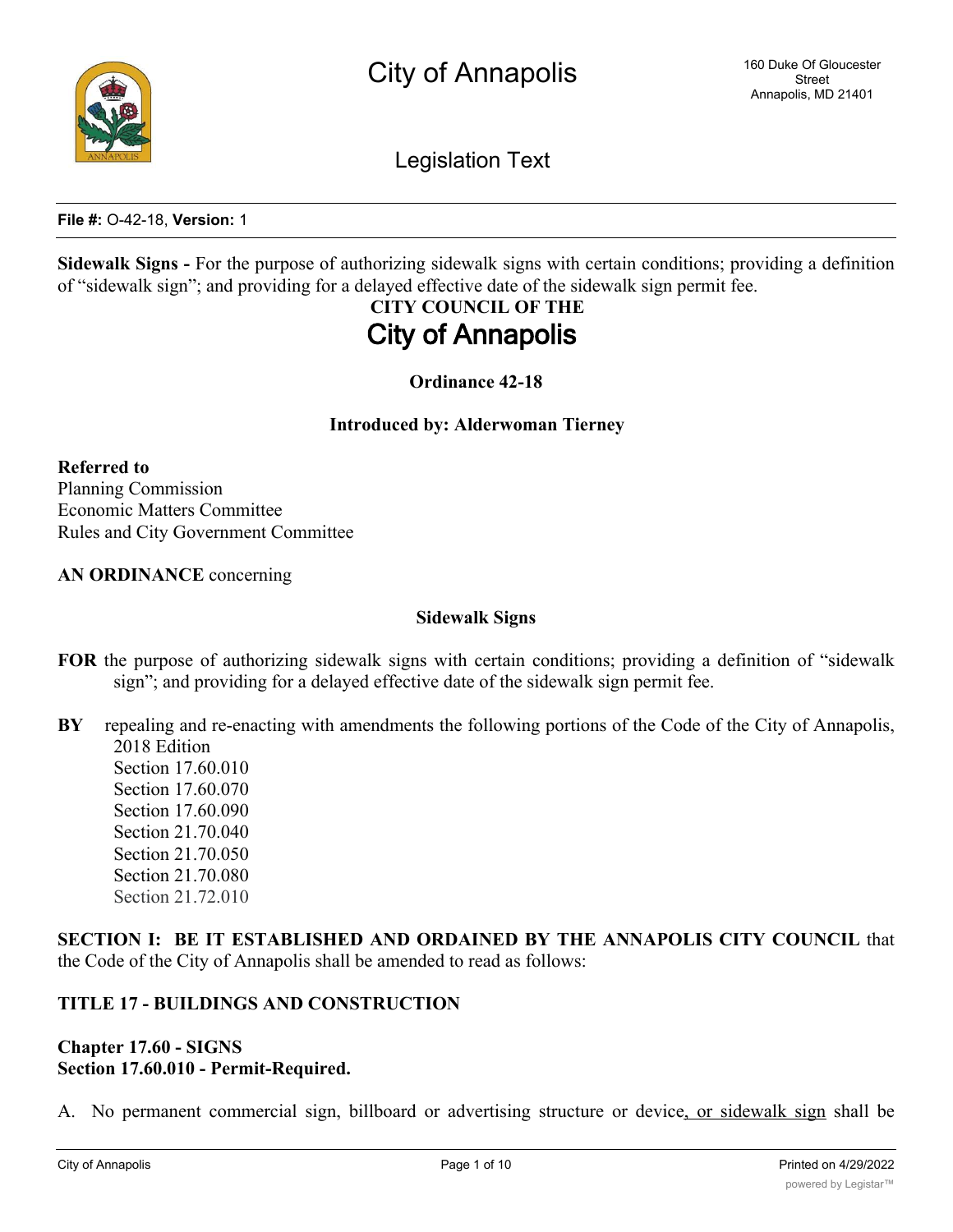erected or installed unless a sign permit has been issued by the Director of Planning and Zoning or his or her designee. Temporary signs and banners are prohibited except as provided under Section 17.60.060, or under Section 21.70.060, or Section 21.70.080.

B. The Department of Planning and Zoning shall review the sign permit application for consistency with the Zoning Code, pursuant to Chapter 21.70.

## **Section 17.60.070 - Location generally.**

A. The requirements of subsections B and C are not applicable to sidewalk signs, which are subject to the requirements of Chapter 21.70.

- A. B. No signs shall be supported from the sidewalk or from a point outside of the sidewalk. Signs may be carried upon or suspended from the front of a building, but no sign projecting into the street or alley shall be placed within ten feet of the sidewalk or extended more than two feet beyond the building; except, electric signs shall be permitted to extend beyond the building line to any distance not beyond the curb upon the approval of the City Council.
- B. C. Sidewalks shall be regarded as pedestrian rights-of-way. Permanent signage that the Director of Planning and Zoning or his or her designee determines must be placed in or near a sidewalk shall be sited only after a consideration of the following guidelines:
	- 1. No sign shall be placed in such a way as to interfere with or reduce a forty-inch pedestrian right-ofway;
	- 2. Where a grass area exists between the curb and sidewalk, signs shall be placed in the grass area;
	- 3. When no grass area between the curb and sidewalk exists, signs shall be placed in any public right-ofway or easement on the far side of the sidewalk;
	- 4. In any one block, the placement of signs curbside or far curbside shall be consistent;
	- 5. The bottom edge of the sign shall be seven feet from the ground with the exception of pedestrian directional signs which do not exceed the width of the post which may be posted at five and one-half feet;
	- 6. As many as three signs of twelve inches in width or greater may be clustered on one pole;
	- 7. In any one block, the placement of signs on poles not governed by State Highway Administration guidelines shall be grouped in a forty-foot area;
	- 8. No more than one "No Parking" sign shall be placed on each side of the street in any one block or within a distance of five hundred feet, whichever is less.

### **Section 17.60.090 - Support-Engineering.**

Every sign, except for sidewalk signs, shall be supported substantially including foundation and footing. The construction and hanging of the sign shall be in accordance with the best engineering principles and subject to structural requirements of the Director of Planning and Zoning or his or her designee.

### **TITLE 21 - PLANNING AND ZONING**

#### **Chapter 21.70 - Sign Regulations. Section 21.70.040 - Prohibited signs.**

The following signs are prohibited:

- A. Animated signs;
- B. Billboards;
- C. Flashing signs;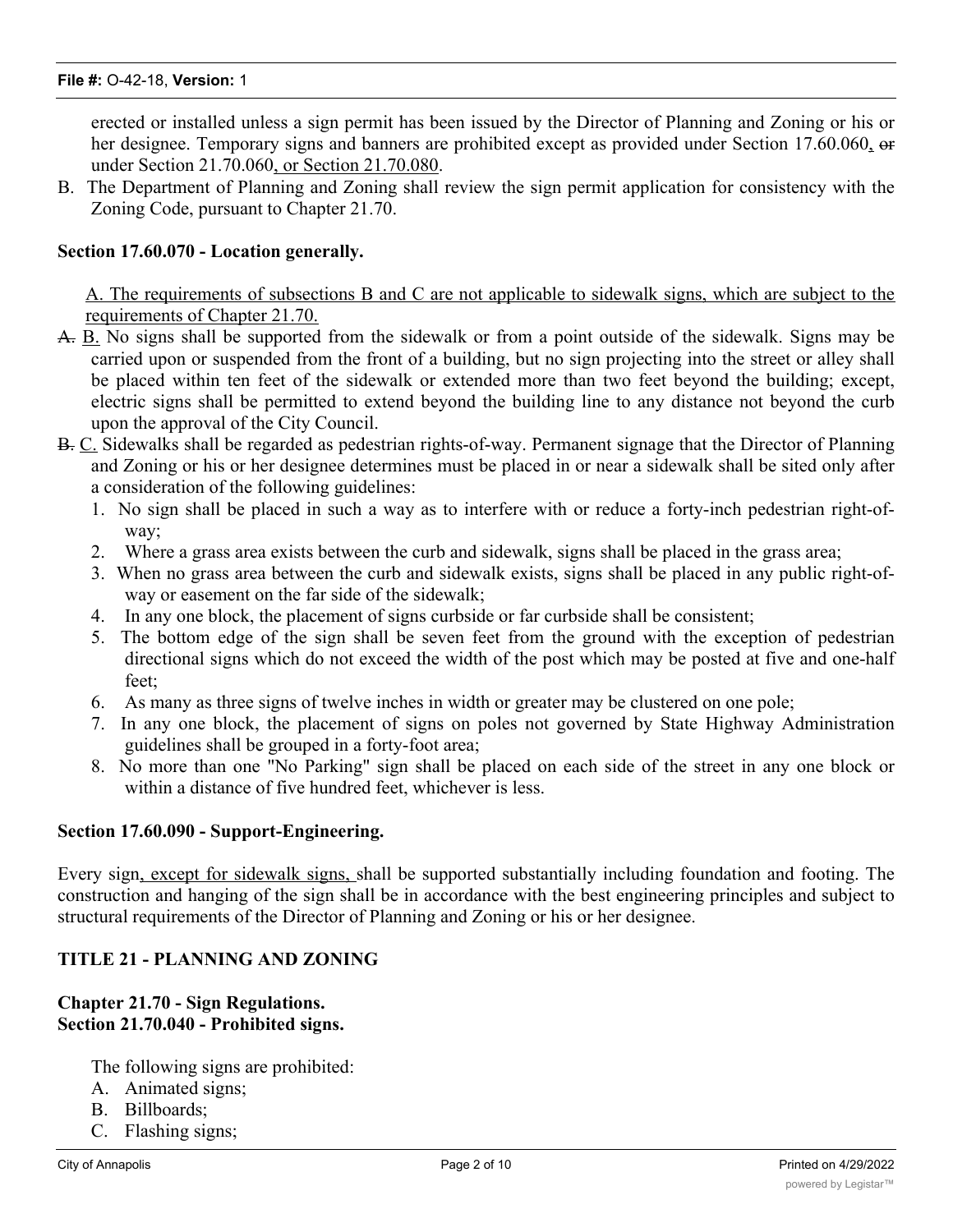- D. Portable signs (a sign that is not permanent, affixed to a building, structure or the ground but not including sidewalk signs);
- E. Rotating signs;
- F. Rooftop signs;
- G. Signs projecting above the rooflines of buildings;
- H. Snipe signs (non-governmental signs attached to trees or poles).

### **Section 21.70.050 - Standards applicable to all signs.**

The following standards apply to all signs whether exempt or permitted:

- A. Condition and Appearance. All signs shall be maintained in good condition and appearance.
- B. Computations of Area and Height.
	- 1. Area.
		- a. The area of a sign face (which is also the sign area of a wall sign or other sign with only one face) shall be computed by means of the smallest square, circle, rectangle, triangle, or combination thereof that will encompass the extreme limits of the writing, representation, emblem, or other display, together with any material or color forming an integral part of the background of the display or used to differentiate the sign from the backdrop or structure against which it is placed, but not including any supporting framework, bracing, or decorative fence or wall when such fence or wall otherwise meets the zoning regulations in this title and is clearly incidental to the display itself.
		- b. The sign area for a sign with more than one face shall be computed by adding together the area of all sign faces.
		- 2. Height. The height of a sign shall be computed as the distance from the base of the sign at normal grade to the top of the highest attached component of the sign. Normal grade shall be construed to be the lower of: (1) existing grade prior to construction or (2) the newly established grade after construction, exclusive of any filling, berming, mounding, or excavating solely for the purpose of locating the sign. In cases in which the normal grade cannot reasonably be determined, sign height shall be computed on the assumption that the elevation of the normal grade at the base of the sign is equal to the elevation of the nearest point of the crown of a public street or the grade of the land at the principal entrance to the principal structure on the zoning lot, whichever is lower.
- C. Sight Visibility.
	- 1. No sign shall obstruct a clear view to and from traffic along any street right-of-way, entrance or exit.
	- 2. A sight visibility triangle, as defined in Division VI, shall be kept free of obstructions to vision between the heights of two and one-half feet and twelve feet above the street. If, in the opinion of the Director of Planning and Zoning with the concurrence of the Director of Public Works, there are unusual circumstances, these dimensions may be altered to enhance public safety.
- D. Integrated Sign Program. An integrated sign program, as defined in Division VI, is required for all commercial office complexes, shopping centers, and multi-tenant facilities. The establishment of an integrated sign program for existing developments is strongly encouraged.
- E. Design. The design of signs is important to the character of the City of Annapolis. The following provisions are designed to give guidance to persons designing, erecting, and approving signs in the City.
	- 1. Guidelines for All Signs.
		- a. Materials, colors and shapes of proposed signs shall be compatible with the related building (s). Size and proportions should be judged by sizes and proportions of signs on nearby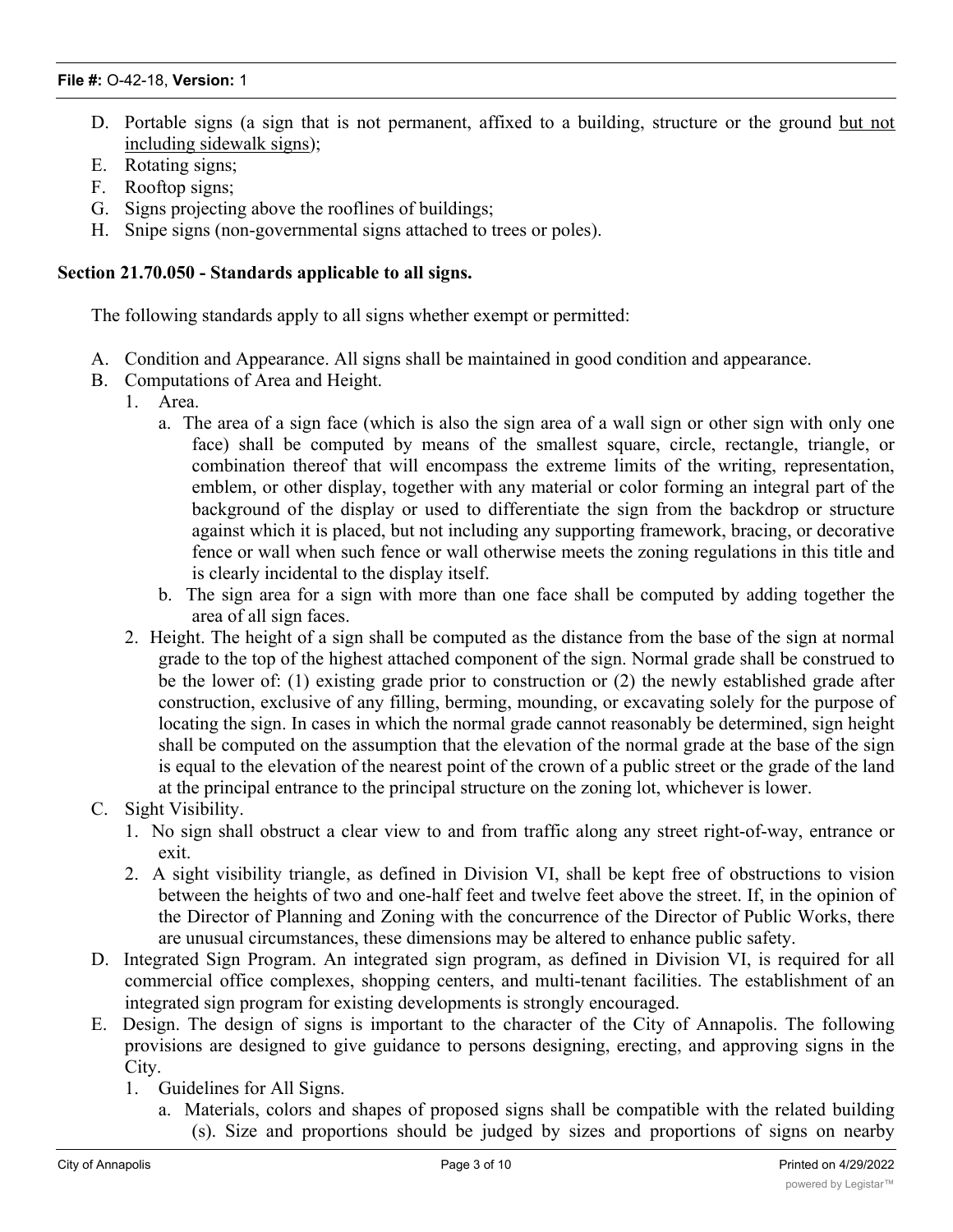properties that are compatible with the prevailing character, or the character prescribed in land use plans adopted by the City Council.

- b. Every sign shall be designed as an integral architectural element of the building and site to which it principally relates.
- c. The number of graphic elements on a sign shall be held to the minimum needed to convey the sign's major message and shall be composed in proportion to the area of the sign face.
- d. Each sign shall be compatible with signs on adjoining premises and shall not compete for attention.
- e. Signs should be constructed of quality materials. The choice of materials for signage should relate to the quality of architecture within the zoning district.
- f. Signs should provide information, character and a quality image.
- 2. MX and BR Districts, Additional Guidelines.
	- a. Signs generally shall be of simple design and relate to the scale and design of buildings.
	- b. The size of each sign shall relate to the scale and architectural character of its façade.
	- c. The placement of signs shall not cover attractive architectural details, overwhelm the façade in size, or interrupt the rhythm of upper façade windows.
	- d. The choice of materials for signs shall relate to the quality of historic architecture within the MX district. The use of painted wood, glass and metal are appropriate.

# 3. HISTORIC DISTRICT - REFER TO SECTION 21.70.090 "SIGNS IN THE HISTORIC DISTRICT" FOR GUIDELINES.

- F. Removal of Signs. Any sign associated with an activity on a vacated premises shall be removed from the premises, altered or resurfaced within one month from the time such activity ceases so that the sign does not display visual communication pertaining to the former activity.
- G. Sidewalk signs. Additional standards.
	- 1. Sidewalk signs shall not obstruct pedestrian or vehicular traffic or visibility, or adversely affect the safety of pedestrian or vehicular traffic.
	- 2. Sidewalk signs shall be placed on the sidewalk immediately adjacent to a permit holder's building and allow a 40-inch minimum pedestrian right-of-way. The exact location of the sign shall be determined by the Department of Public Works based on governmental accessibility and safety standards, including, but not limited to, the location and proximity of doorways; the distance between pedestrian obstacles; the location of crosswalks; and other physical features of the location that affect accessibility and safety.
	- 3. Sidewalk signs shall not be permanently affixed or anchored to the sidewalk or attached to structures.
	- 4. Sidewalk signs shall be removed from the public right-of-way from dusk to dawn and when the permit holder's business is closed
	- 5. No part of a sidewalk sign shall encroach upon any part of the sidewalk frontage of any adjacent premises, alley, or other such right-of-way.
	- 6. The applicant shall fully ensure that the placement of a sidewalk sign shall not cause any unnecessary or unreasonable exposure to personal injury or property damage to the public.
	- 7. The permit holder shall fully indemnify, defend, and hold harmless the City and its agents, employees, and elected officials from and against any and all claims and damages in any way arising out of or through the acts or omissions of the permit holder in connection with the placement or use of the sidewalk sign.
	- 8. Before a permit is issued, the applicant shall provide AN INDEMNITY BOND TO ENSURE COMPLIANCE WITH ALL APPLICABLE CITY LAWS AND TO COVER LOSSES AND CLAIMS RESULTING FROM THE PLACEMENT OR USE OF THE SIDEWALK SIGN. THE BOND SHALL BE IN A FORM SATISFACTORY TO THE CITY ATTORNEY.written evidence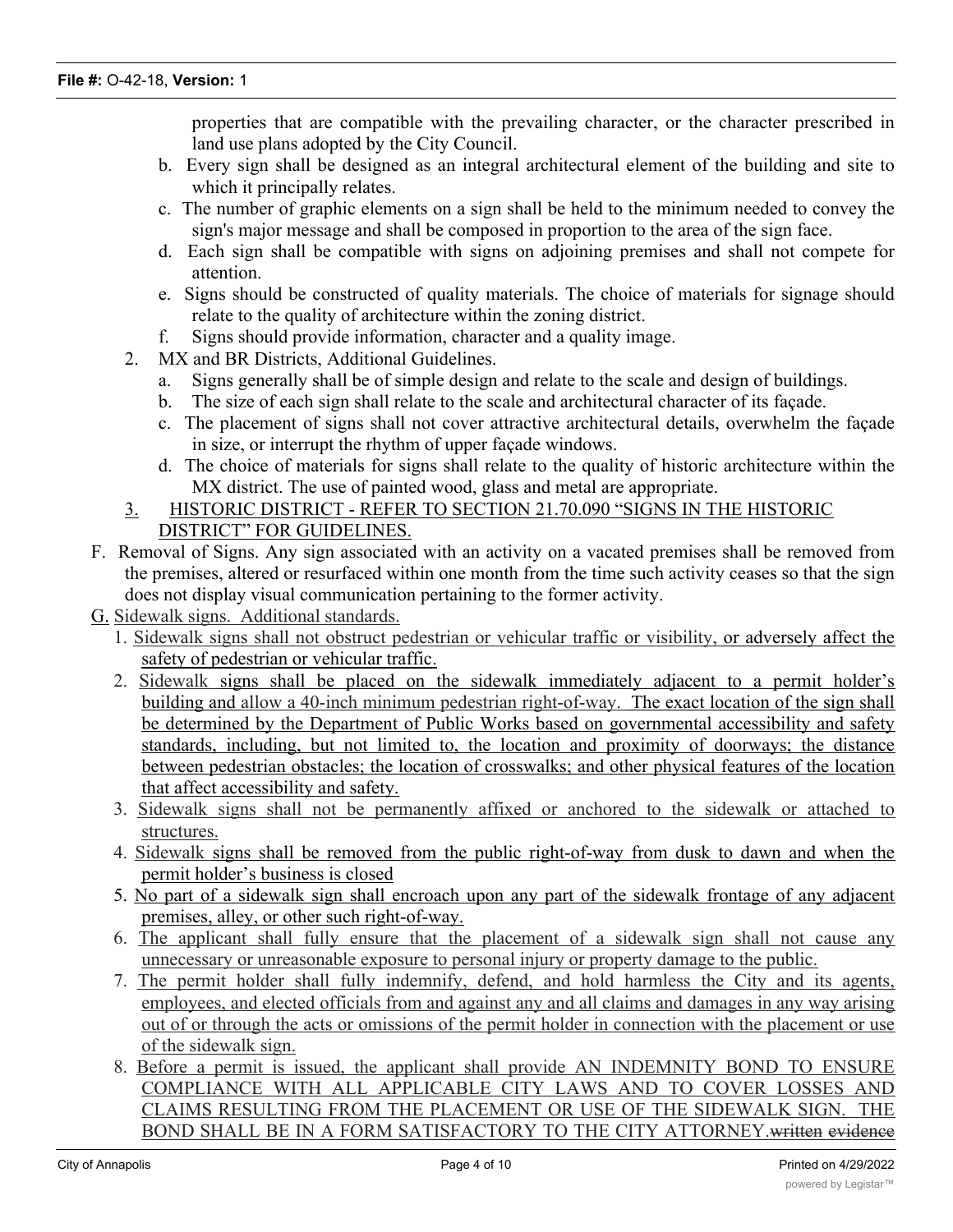satisfactory to the Director of Planning and Zoning that the City is named as an additional insured on the applicant's liability insurance policy.

# **Section 21.70.080**

| Sign Table 1                                                        |
|---------------------------------------------------------------------|
| <b>Types of Signs Permitted in Non-Residential Zoning Districts</b> |

| District                                            | Permitted Signs                          |  |  |  |  |  |  |
|-----------------------------------------------------|------------------------------------------|--|--|--|--|--|--|
| B1                                                  | Business community identification sign   |  |  |  |  |  |  |
|                                                     | Freestanding                             |  |  |  |  |  |  |
|                                                     | Wall-mounted                             |  |  |  |  |  |  |
|                                                     | Sidewalk                                 |  |  |  |  |  |  |
| B2, B3, B3-CD, BCE, I1                              | Freestanding                             |  |  |  |  |  |  |
|                                                     | Multi-tenant facility                    |  |  |  |  |  |  |
|                                                     | Wall-mounted                             |  |  |  |  |  |  |
|                                                     | Sidewalk                                 |  |  |  |  |  |  |
| BR, PM2                                             | Multi-tenant facility                    |  |  |  |  |  |  |
|                                                     | Wall-mounted                             |  |  |  |  |  |  |
|                                                     | Sidewalk                                 |  |  |  |  |  |  |
| C <sub>2</sub> , C <sub>2</sub> A, C <sub>2</sub> P | Wall-mounted                             |  |  |  |  |  |  |
|                                                     | Sidewalk                                 |  |  |  |  |  |  |
| P, PM                                               | Business community identification sign   |  |  |  |  |  |  |
|                                                     | Multi-tenant facility                    |  |  |  |  |  |  |
|                                                     | Wall-mounted                             |  |  |  |  |  |  |
|                                                     | Sidewalk                                 |  |  |  |  |  |  |
| MX                                                  | Freestanding, ground sign only           |  |  |  |  |  |  |
|                                                     | Multi-tenant facility                    |  |  |  |  |  |  |
|                                                     | Wall-mounted                             |  |  |  |  |  |  |
|                                                     | Sidewalk                                 |  |  |  |  |  |  |
| WMC, WME, WMI,<br><b>WMM</b>                        | Freestanding                             |  |  |  |  |  |  |
|                                                     | Marine refueling facility signs on piers |  |  |  |  |  |  |
|                                                     | Multi-tenant facility                    |  |  |  |  |  |  |
|                                                     | Wall-mounted                             |  |  |  |  |  |  |
|                                                     | Sidewalk                                 |  |  |  |  |  |  |

# **Sign Table 2 Regulations for Signs in Non-Residential Zoning Districts**

In using the table the following regulations apply: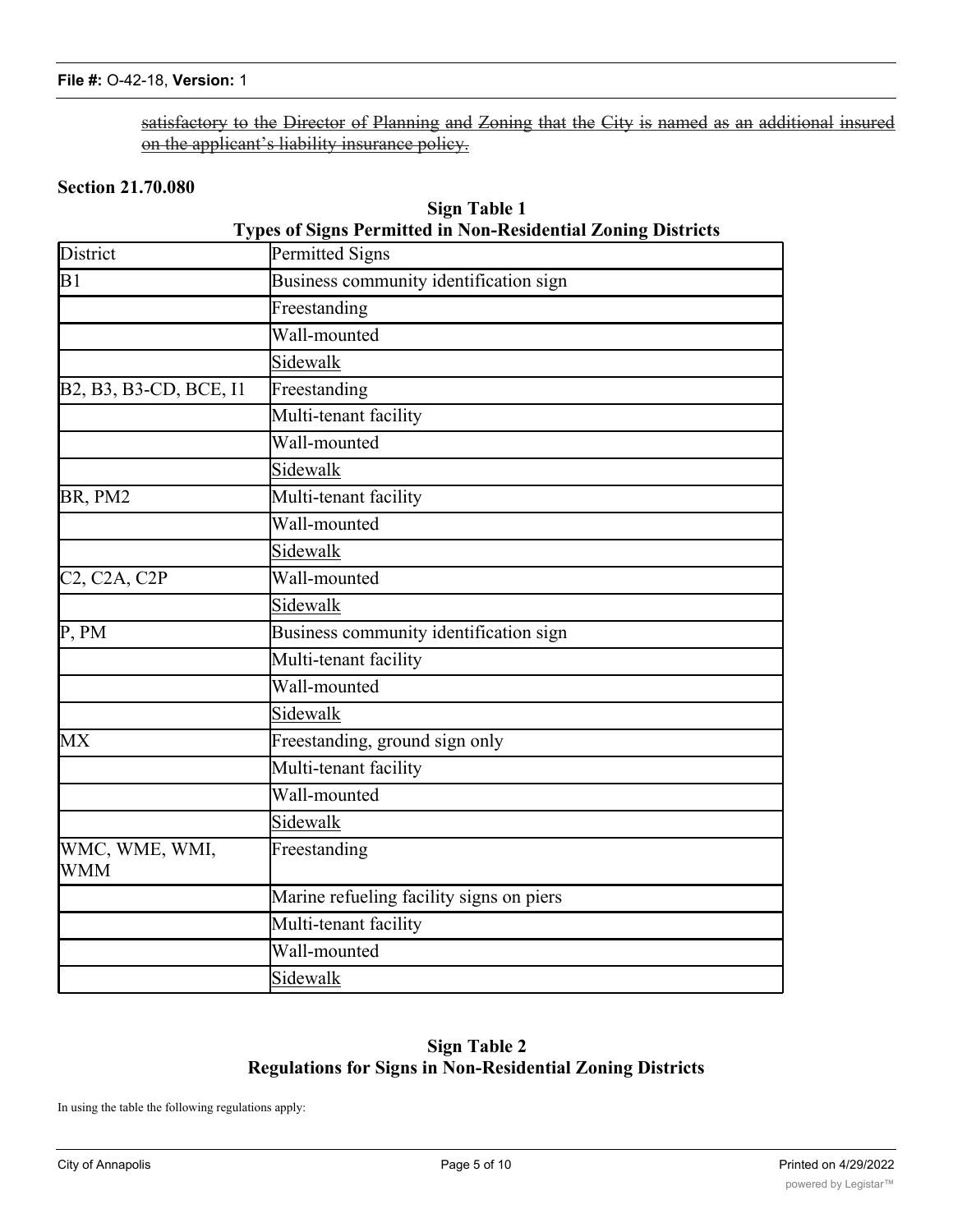a. Lots are permitted both wall-mounted and freestanding signs up to the limits set forth in the table. With the exception of the signage allowed in Table Note 1, signage in multi-tenant facilities is counted as an alternative, not in addition, to permitted wall-mounted and freestanding signs.

b. For wall-mounted signs the maximum sign area is for the lot, with the exception of the signage allowed in Table Note 1.

c. For all other signs the maximum sign area is the maximum area per sign face, unless stated otherwise. For example, a two-sided, freestanding, ground sign in the BCE could be thirty square feet per face or sixty square feet total.

d. The following abbreviations are used in the table:  $sf = square$  feet;  $lf = linear$  feet;  $bldg = building$ ;  $" = inches$ .

e. Important. The notes at the end of the table are as much a part of the law as the table itself.

| <b>Sign Type Zoning</b> | <b>District</b>                           | Number of<br><b>Businesses</b><br>per Lot | <b>Maximum</b><br>Sign Area                                                                                                                  | Signs<br>Allowed                                                                   | <b>Number of Maximum</b><br>Height (feet)                                                                                                                                  | <b>Illumination</b><br>Permitted                    | Projection<br>Permitted                                   | Other                                                                                                                                                                           |
|-------------------------|-------------------------------------------|-------------------------------------------|----------------------------------------------------------------------------------------------------------------------------------------------|------------------------------------------------------------------------------------|----------------------------------------------------------------------------------------------------------------------------------------------------------------------------|-----------------------------------------------------|-----------------------------------------------------------|---------------------------------------------------------------------------------------------------------------------------------------------------------------------------------|
| Wall-                   |                                           |                                           |                                                                                                                                              |                                                                                    |                                                                                                                                                                            |                                                     |                                                           |                                                                                                                                                                                 |
| mounted                 |                                           |                                           |                                                                                                                                              |                                                                                    |                                                                                                                                                                            |                                                     |                                                           |                                                                                                                                                                                 |
|                         | $\overline{B1, BR}$<br>PM, MX             |                                           | 1. 1 sf per $If$<br>of building<br>frontage up to to<br>a maximum<br>of 100 sf. 2.<br>No single<br>sign may<br>exceed 30 sf<br>per face.     | maximum<br>permitted<br>sign area.<br>2. BR,<br>MX: no<br>more than<br>3 signs per | 1. B1, PM: 13. In the MX Yes, external<br>no limit, updistrict, signs<br>may not be<br>located higher spotlight<br>on a façade<br>than the<br>second-story<br>windowsills. | means only<br>such as                               | Yes, up to $1.5$<br>feet from a<br>wall.                  |                                                                                                                                                                                 |
|                         |                                           |                                           |                                                                                                                                              | building.                                                                          |                                                                                                                                                                            |                                                     |                                                           |                                                                                                                                                                                 |
|                         | $B2^1$ , B3,<br>B3-CD,<br>BCE,            |                                           | $1.2$ sf per lf<br>of building<br>frontage up to permitted<br>a maximum<br>of 120 sf. 2.<br>No single<br>sign may<br>exceed 75 sf<br>in area | No limit up 15<br>to<br>sign area                                                  |                                                                                                                                                                            | $\overline{\mathrm{Yes}}$                           | feet into a<br>public way                                 | Yes, up to 1.5 Uses with canopies, such as<br>service stations, may use the<br>If of canopy frontage in lieu<br>of If of building frontage to<br>calculate permitted sign area. |
|                         | C <sub>2</sub> , C <sub>2</sub> A,<br>C2P |                                           | 1 sf per lf of<br>building<br>frontage up to building<br>a maximum<br>of 30 sf                                                               | Up to $3$<br>signs per                                                             | 15                                                                                                                                                                         | Yes, external<br>means only<br>such as<br>spotlight | Yes, up to $1.5$<br>feet from a<br>wall.                  |                                                                                                                                                                                 |
|                         | Þ                                         |                                           | 9 sf                                                                                                                                         | per street 15<br>frontage                                                          |                                                                                                                                                                            | No                                                  | Yes, but not<br>into a public<br>way.                     |                                                                                                                                                                                 |
|                         | PM <sub>2</sub>                           |                                           | See below<br>under multi-<br>tenant<br>facilities sign<br>types                                                                              |                                                                                    |                                                                                                                                                                            |                                                     |                                                           |                                                                                                                                                                                 |
|                         | $\overline{11}$                           |                                           | 2 sf per lf of<br>building<br>frontage up to permitted<br>a maximum<br>of 120 sf                                                             | No limit up 18<br>to<br>sign area                                                  |                                                                                                                                                                            | Yes                                                 | No                                                        |                                                                                                                                                                                 |
|                         | WMC                                       |                                           | 1 sf per lf of<br>building<br>frontage up to permitted<br>a maximum<br>of 100 sf                                                             | No limit up <sup>22</sup><br>to<br>sign area                                       |                                                                                                                                                                            | Yes                                                 | Yes, but not<br>into a public<br>way or over<br>the water |                                                                                                                                                                                 |
|                         | WME,<br>WMI,<br>WMM                       |                                           | 2 sf per lf of<br>building<br>frontage up to<br>a maximum<br>of 120 sf                                                                       |                                                                                    |                                                                                                                                                                            |                                                     |                                                           |                                                                                                                                                                                 |
| <b>Marquee</b><br>sign  |                                           |                                           |                                                                                                                                              |                                                                                    |                                                                                                                                                                            |                                                     |                                                           |                                                                                                                                                                                 |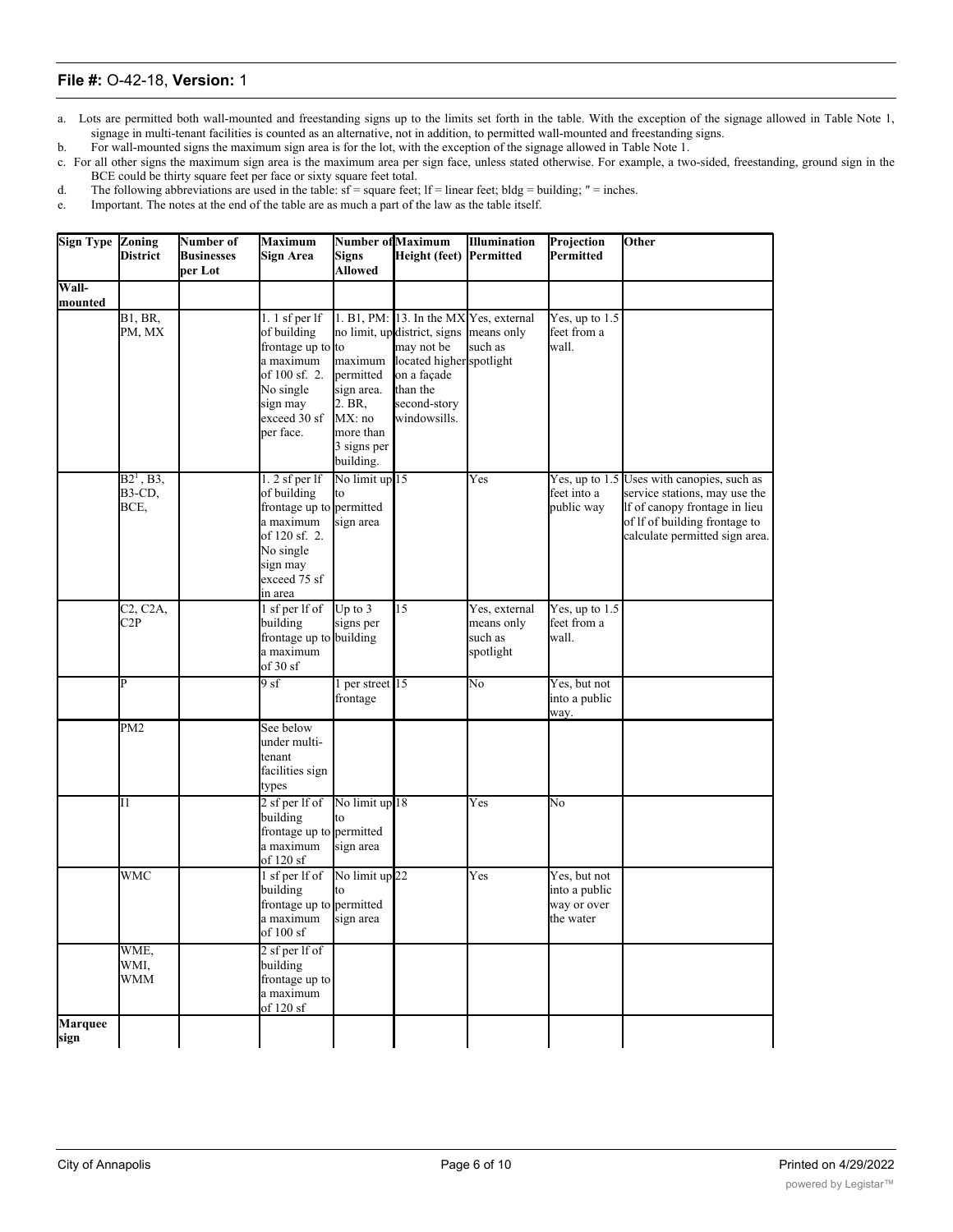# **File #:** O-42-18, **Version:** 1 **Marquee**

a maximum

|                                                         | Any<br>district<br>where the<br>associated<br>use is<br>permitted     |                                                | 120 sf. The<br>area of a<br>marquee sign<br>is permitted<br>instead of, not<br>in addition to,<br>wall-mounted<br>or<br>freestanding<br>signage that<br>would<br>otherwise be<br>permitted. | per lot                    | 15                                                     | Yes | Yes, up to the<br>projection of<br>the marquee             | Theaters, museums, and<br>auditoriums with a marquee<br>sign are permitted wall-<br>mounted frames up to 24 sf<br>per frame advertising<br>movies, plays or other<br>features to be given at the<br>venue.                                                                                                                                     |
|---------------------------------------------------------|-----------------------------------------------------------------------|------------------------------------------------|---------------------------------------------------------------------------------------------------------------------------------------------------------------------------------------------|----------------------------|--------------------------------------------------------|-----|------------------------------------------------------------|------------------------------------------------------------------------------------------------------------------------------------------------------------------------------------------------------------------------------------------------------------------------------------------------------------------------------------------------|
| Freestandi                                              |                                                                       |                                                |                                                                                                                                                                                             |                            |                                                        |     |                                                            |                                                                                                                                                                                                                                                                                                                                                |
| ng                                                      |                                                                       |                                                |                                                                                                                                                                                             |                            |                                                        |     |                                                            |                                                                                                                                                                                                                                                                                                                                                |
|                                                         | B1, WMC                                                               |                                                | Pole signs: 12<br>sf, or ground<br>signs: 20 sf.                                                                                                                                            | per lot                    | 10                                                     | No  | Yes, but not<br>into a public<br>way or over<br>the water  | 1 Freestanding signs are<br>permitted only on lots with a<br>minimum lot width of 100<br>feet or larger. 2 Minimum<br>setback from property lines:<br>WMC 0 feet B1, I1, WME,<br>WMI, WMM 5 feet Other<br>districts 10 feet                                                                                                                    |
|                                                         | $B21$ , B3,<br>B3-CD,<br>BCE, I1,<br>WME,<br>WMI.<br>WMM              | Lots with up to Pole signs: 20<br>2 businesses | sf, or ground<br>signs: 30 sf                                                                                                                                                               | frontage.                  | 1 per street Pole signs: 15 Yes<br>Ground signs:<br>12 |     | Yes, but not<br>into a public<br>way or over<br>the water  | 1 Freestanding signs are<br>permitted only on lots with a<br>minimum lot width of 100<br>feet or larger. 2 Minimum<br>setback from property lines:<br>WMC 0 feet B1, I1, WME,<br>WMI, WMM 5 feet Other<br>districts 10 feet                                                                                                                    |
|                                                         | $B2^1$ , B3,<br>B3-CD,<br>BCE, I1,<br>WME,<br>WMI,<br>WMM             | Lots with 3 or<br>more<br>businesses           | Pole signs: 24<br>sf, or ground<br>signs: $30sf$                                                                                                                                            | frontage.                  | 1 per street Pole signs:<br>15. Ground<br>signs: 12    | Yes | Yes, but not<br>into a public<br>way or over<br>the water  | 1 Freestanding signs are<br>permitted only on lots with a<br>minimum lot width of 100<br>feet or larger. 2 Minimum<br>setback from property lines:<br>WMC 0 feet B1, I1, WME,<br>WM, WMM 5 feet Other<br>districts 10 feet                                                                                                                     |
|                                                         | MX                                                                    |                                                | 30sf                                                                                                                                                                                        | per street 10<br>frontage. |                                                        | Yes | Yes, but not<br>into a public<br>way or over<br>the water  | Must be a ground sign,<br>monument style.                                                                                                                                                                                                                                                                                                      |
| Multi-<br>tenant<br>facility<br>signs                   |                                                                       |                                                |                                                                                                                                                                                             |                            |                                                        |     |                                                            |                                                                                                                                                                                                                                                                                                                                                |
| Multi-<br>tenant<br>facility<br>identificati<br>on sign | $B2^1$ , B3,<br>B3-CD,<br>BCE,<br>PM2,<br>WMC,<br>WME,<br>WMI,<br>WMM |                                                | 64sf                                                                                                                                                                                        | per street 15<br>frontage  |                                                        | Yes | Yes, but not<br>into a public<br>way or over<br>the water. | 1. In the P district and the<br>waterfront districts these<br>signs may be ground signs,<br>monument style, or wall-<br>mounted. 2. All other<br>districts these signs must be<br>ground signs, monument<br>style. 3. Minimum setback<br>from property lines: WMC 5<br>feet. I1, MX, PM.WME,<br>WMI, WMM, 10 feet. Other<br>districts: 15 feet |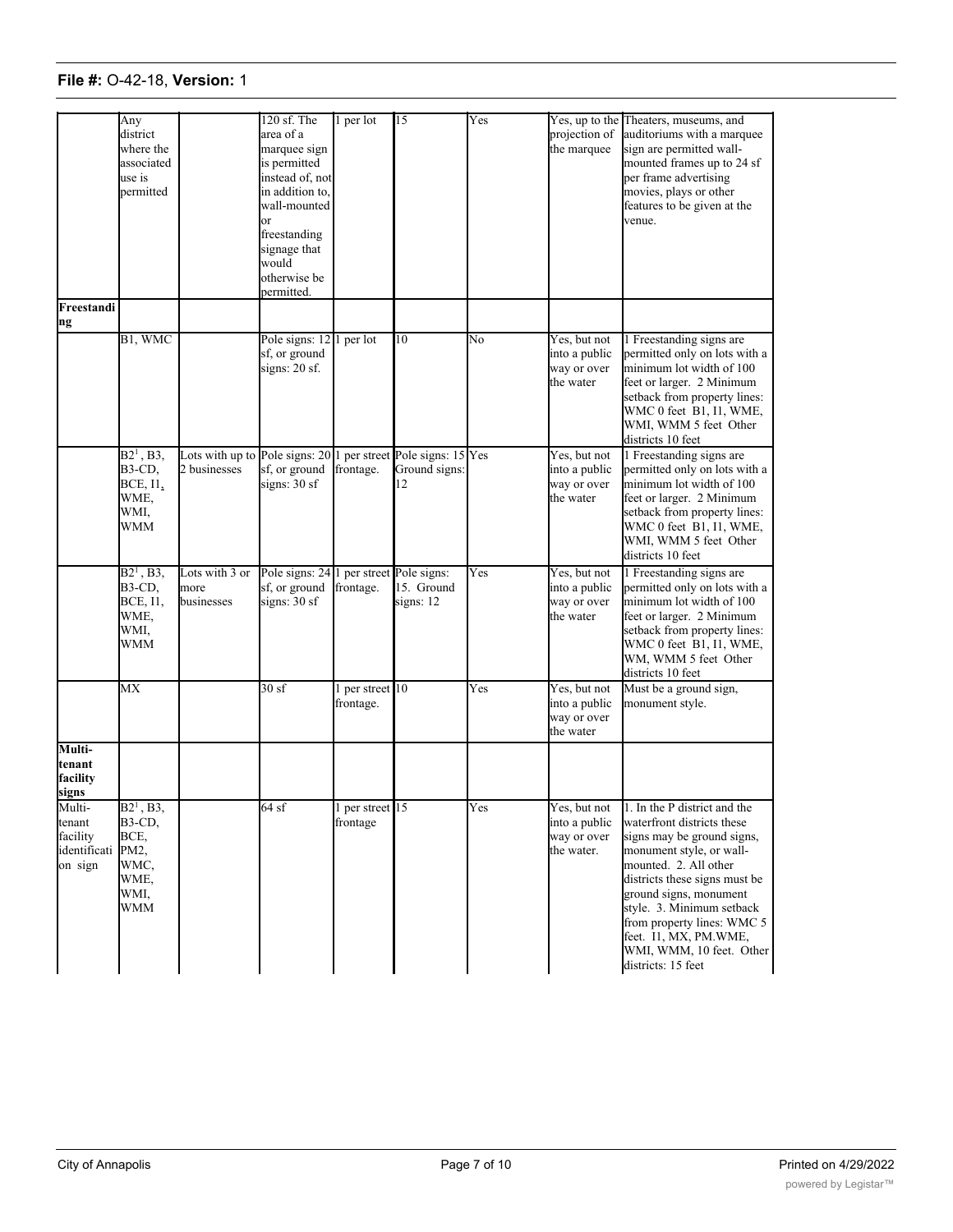| Multi-<br>tenant<br>facility<br>identificati<br>on sign  | I <sub>1</sub>                                                                      | 100sf                                                                                       | per street 15<br>frontage                                                                      |    | Yes                                                 | Yes, but not<br>into a public<br>way or over<br>the water. | 1. In the P district and the<br>waterfront districts these<br>signs may be ground signs,<br>monument style, or wall-<br>mounted. 2. All other<br>districts these signs must be<br>ground signs, monument<br>style. 3. Minimum setback<br>from property lines: WMC 5<br>feet. I1, MX, PM, WME,<br>WMI, WMM, 10 feet. Other<br>districts: 15 feet |
|----------------------------------------------------------|-------------------------------------------------------------------------------------|---------------------------------------------------------------------------------------------|------------------------------------------------------------------------------------------------|----|-----------------------------------------------------|------------------------------------------------------------|-------------------------------------------------------------------------------------------------------------------------------------------------------------------------------------------------------------------------------------------------------------------------------------------------------------------------------------------------|
| Multi-<br>tenant<br>facility<br>identificati<br>on sign  | MX, PM                                                                              | 30sf                                                                                        | per street 10<br>frontage                                                                      |    | Yes, external<br>means only<br>such as<br>spotlight | Yes, but not<br>into a public<br>way or over<br>the water. | 1. In the P district and the<br>waterfront districts these<br>signs may be ground signs,<br>monument style, or wall-<br>mounted. 2. All other<br>districts these signs must be<br>ground signs, monument<br>style. 3. Minimum setback<br>from property lines: WMC 5<br>feet. I1, MX, PM,<br>WMEWMI, WMM, 10 feet.<br>Other districts: 15 feet   |
| Multi-<br>tenant<br>facility<br>identificati<br>on sign  | Þ                                                                                   | 15sf                                                                                        | per street 10<br>frontage                                                                      |    | Yes, external<br>means only<br>such as<br>spotlight | Yes, but not<br>into a public<br>way or over<br>the water. | 1. In the P district and the<br>waterfront districts these<br>signs may be ground signs,<br>monument style, or wall-<br>mounted. 2. All other<br>districts these signs must be<br>ground signs, monument<br>style. 3. Minimum setback<br>from property lines: WMC 5<br>feet. I1, MX, PM.WME,<br>WMI, WMM, 10 feet. Other<br>districts: 15 feet  |
| Shopping<br>center<br>anchor<br>tenant, wall<br>-mounted | $B21$ , PM2,                                                                        | $0.5$ sf per lf of 1 per street 20<br>anchor tenant frontage<br>façade                      |                                                                                                |    | Yes                                                 | Yes, but not<br>into a public<br>way or over<br>the water. |                                                                                                                                                                                                                                                                                                                                                 |
| Tenant<br>sign, wall-<br>mounted                         | $B2^1$ , $B3$ ,<br>B3-CD,<br>BCE,<br>PM2, I1,<br>WMC,<br>WME.<br>WMI,<br><b>WMM</b> | 1.5 sf per lf of 1 per<br>building<br>frontage per<br>tenant, up to<br>40 sf per<br>tenant. | tenant, plus<br>additional<br>for a<br>corner<br>tenant with<br>windows in<br>both<br>façades. | 15 | Yes                                                 | No                                                         | Maximum sign board height:<br>36" for anchors, 18" for other<br>tenants. Maximum lettering<br>height: 36" for anchors, 14"<br>for other tenants.                                                                                                                                                                                                |
| Tenant<br>sign, wall-<br>mounted                         | BR, MX,<br>PM, P                                                                    | Lesser of 1 sf 1 per<br>per lf of<br>entrance<br>façade or 20<br>sf                         | tenant, plus<br>additional<br>for a<br>corner<br>tenant with<br>windows in<br>both<br>façades. | 15 | No                                                  | No                                                         | Maximum sign board height:<br>36" for anchors, 18" for other<br>tenants. Maximum lettering<br>height: 36" for anchors, 14"<br>for other tenants.                                                                                                                                                                                                |
| Tenant<br>sign,<br>projecting                            | $B2^1$ , B3,<br>B3-CD,<br>BCE,<br>PM2,<br>WMC,<br>WME,<br>WMI,<br><b>WMM</b>        | 6 sf                                                                                        | 1 per<br>tenant                                                                                |    | Yes, external<br>means only<br>such as<br>spotlight | Yes                                                        | This type of sign is permitted<br>where tenant spaces are<br>recessed under a canopied<br>walkway.                                                                                                                                                                                                                                              |

way.

or more businesses.

from property lines: WMC 500 percent in the second second second second second second second second second second second second second second second second second second second second second second second second second sec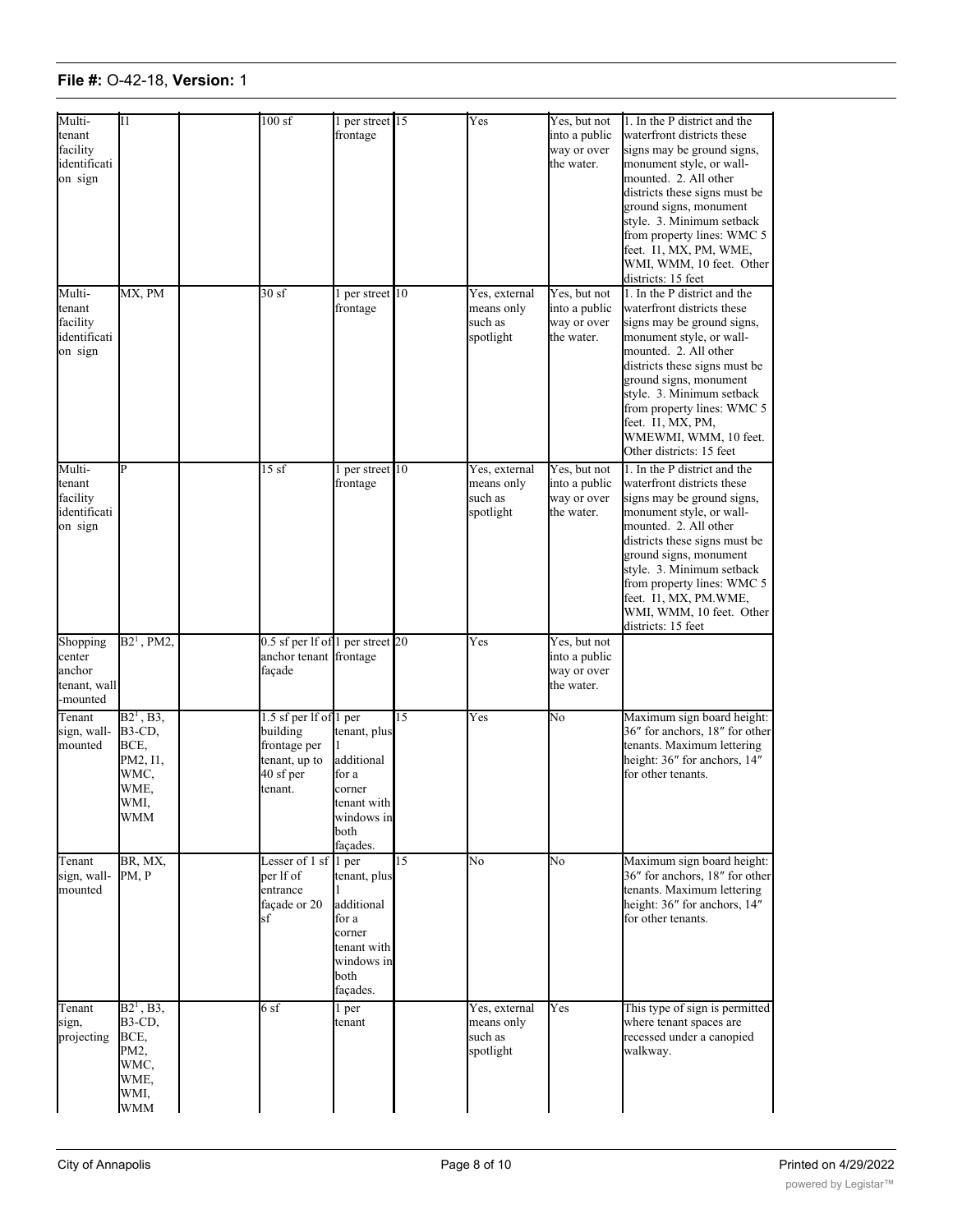#### **File #: O-42-18, Version: 1** WMC,  $\mathbb{R}^n$

| <b>Business</b><br>community<br>identificati<br>on sign | <b>B1, P, PM</b>                   | 30sf          | at each<br>entry point |     | Yes, external<br>means only<br>such as<br>spotlight | Yes, but not<br>into a public<br>way. | This type of sign is for<br>communities comprising six<br>or more businesses. |
|---------------------------------------------------------|------------------------------------|---------------|------------------------|-----|-----------------------------------------------------|---------------------------------------|-------------------------------------------------------------------------------|
| Marine<br>refueling<br>facility<br>signs on<br>piers    | WMC,<br>WME,<br>WMI,<br><b>WMM</b> | 6 sf per face | 1 per<br>facility      | 10  | Yes                                                 | No                                    |                                                                               |
| <b>Sidewalk</b>                                         |                                    |               |                        |     |                                                     |                                       |                                                                               |
|                                                         | All                                | sf per face   | 1 per<br>tenant        | 4.5 | No                                                  | No                                    |                                                                               |

#### **Table Notes:**

For sign(s) located within six hundred feet of Solomon's Island Road/MD Route 2 and upon property at least five acres in area and zoned within the B2 District, the regulations shall be as follows:

a. Wall-mounted. Maximum sign area: (i) six sf per lf of building frontage up to a maximum of one thousand six hundred sf, (ii) No single sign may exceed three hundred forty sf in area; Number of signs allowed: No limit up to permitted sign area; Maximum Height (feet): thirty-two; Maximum sign board height: eleven and one -half feet; Maximum lettering height: six feet; Illumination permitted: Yes; Projection permitted: Yes, up to one and one-half feet into a public way.

b. Freestanding (lots with one or more businesses). Maximum sign area: (i) pole signs: twenty-four sf, (ii) ground signs: thirty sf; Number of signs allowed: one per street frontage; Maximum Height (feet): (i) pole signs: fifteen, ground signs: twelve; Minimum setback from property lines: ten feet; Minimum lot width: one hundred feet; Illumination permitted: Yes; Projection permitted: Yes, but not into a public way.

c. Multi-tenant facility identification sign. Maximum sign area: three hundred forty sf per side; Number of signs allowed: one per street frontage; Maximum Height (feet): thirty-five; Minimum setback from property lines: fifteen feet; Illumination permitted: Yes; Projection permitted: Yes, but not into a public way.

d. Anchor tenant, wall-mounted. Allowed in accordance with the regulations for wall-mounted signs in preceding subsection a.

e. Tenant sign, wall-mounted. Maximum sign area: up to forty-five sf per tenant; Number of signs allowed: one per tenant, plus one additional for a corner tenant with windows in both façades; Maximum Height (feet): thirty-two; Maximum sign board height: four feet; Maximum lettering height: three and one-half feet; Illumination permitted: Yes; Projection permitted: No.

f. Tenant sign, projecting. Six.

### **Chapter 21.72 - TERMS AND DEFINITIONS**

 <https://library.municode.com/> <https://library.municode.com/> <https://library.municode.com/> <https://library.municode.com/> <https://library.municode.com/>**Section 21.72.010 - Terms.**

"Sign" means any name, identification, description, display or illustration which is affixed to, or represented directly or indirectly upon, a building, structure or piece of land, and which directs attention to an object, product, place, activity, person, institution, organization or business.

The term "sign" includes signs erected or installed in the interior of a structure if the sign is situated in a manner to indicate that its prime purpose is for viewing from the exterior of the structure. The prime purpose of an interior sign is exterior viewing if it is visible from the exterior and if no public access is permitted between the sign and the exterior window of the structure.

The term "sign" does not include the following:

1. Display of official court or public office notices, 2. The flag, emblem or insignia of a nation, political unit, school or religious group, or 3. A sign located completely within an enclosed building and not visible to the outside of the building.

Sign, business community identification. "Business community identification sign" means a sign representing an area consisting of no less than six distinct businesses located on separate parcels of land.

Sign, freestanding. "Freestanding sign" means any sign supported by structures or supports that are placed on, or anchored in, the ground and that are independent from any building or other structure.

Sign, ground. "Ground sign" means a sign where the entire bottom of the sign is in contact with or in close